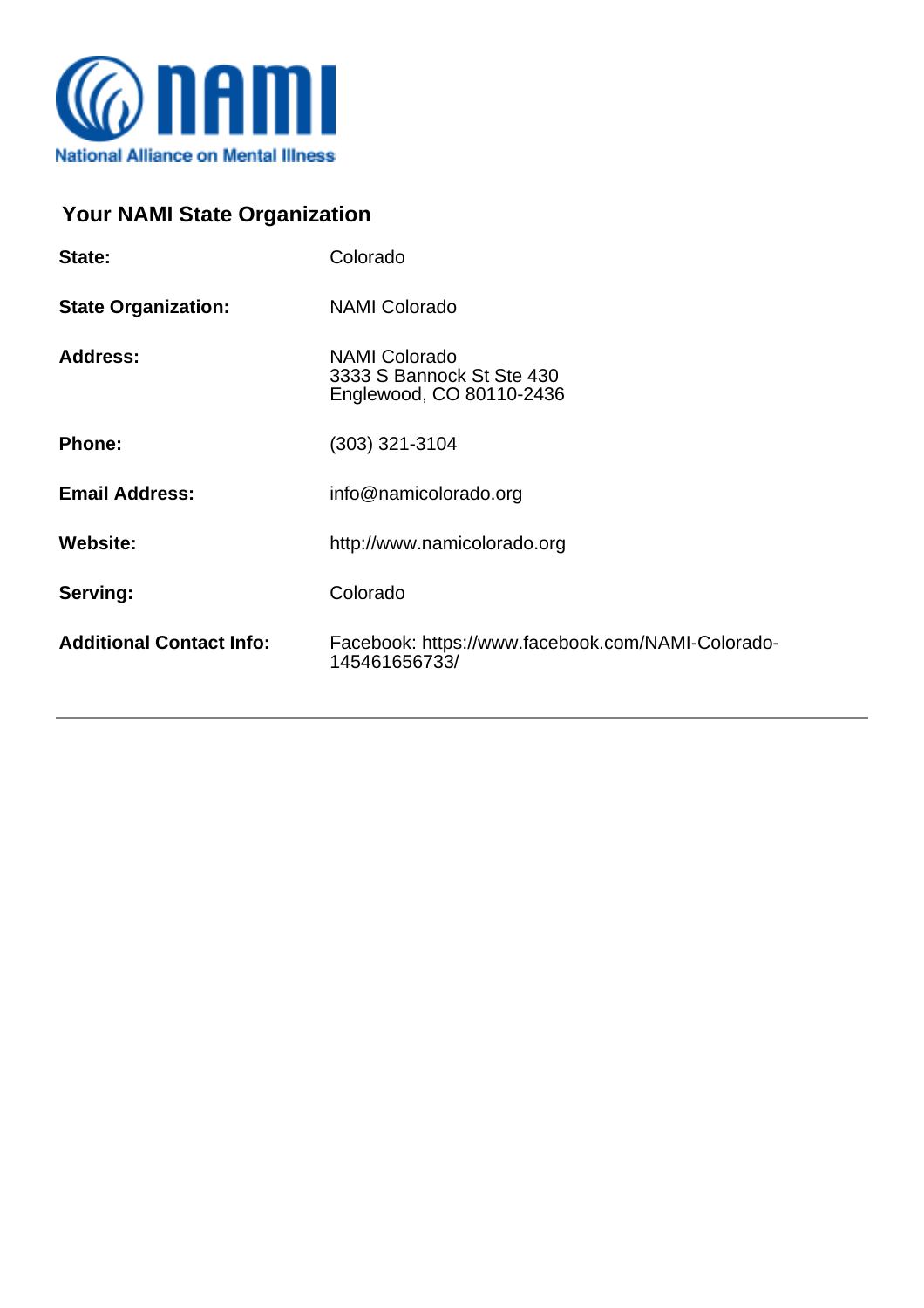| <b>Affiliate Name</b>                           | <b>Contact Info</b>   |                                                                                       |
|-------------------------------------------------|-----------------------|---------------------------------------------------------------------------------------|
| <b>NAMI Arapahoe/Douglas</b><br><b>Counties</b> | Address:              | <b>NAMI Arapahoe/Douglas Counties</b><br>155 Inverness Dr West<br>Englewood, CO 80112 |
|                                                 | Phone:                | $(303)$ 991-7688                                                                      |
|                                                 | Email Address:        | president@namiadco.org                                                                |
|                                                 | Website:              | http://www.namiadco.org                                                               |
|                                                 | Serving:              | Arapahoe and Douglas Counties,<br>Colorado                                            |
| <b>NAMI Boulder County</b>                      | Address:              | <b>NAMI Boulder County</b><br>3470 Broadway St.<br>Boulder, CO 80304-2226             |
|                                                 | Phone:                | (303) 443-4591                                                                        |
|                                                 | Email Address:        | info@namibouldercounty.org                                                            |
|                                                 | Website:              | http://www.namibouldercounty.org                                                      |
|                                                 | Serving:              | Boulder, Broomfield, Louisville, Lafayette,<br>Longmont                               |
| <b>NAMI Chaffee County CO</b>                   | Phone:                | (970) 823-4751                                                                        |
|                                                 | Email Address:        | info@namichaffee.org                                                                  |
|                                                 | Serving:              | Chaffee County, Colorado and<br>surrounding area                                      |
| <b>NAMI Colorado Springs</b>                    | Address:              | <b>NAMI Colorado Springs</b><br>1615 S Murray Blvd<br>Colorado Springs, CO 80916-4502 |
|                                                 | Phone:                | (719) 473-8477                                                                        |
|                                                 | Email Address:        | info@namicos.org                                                                      |
|                                                 | Website:              | http://www.namicoloradosprings.org                                                    |
|                                                 | Serving:              | <b>El Paso and Teller Counties</b>                                                    |
| <b>NAMI Denver</b>                              | Phone:                | $(303) 504 - 6545$                                                                    |
|                                                 | <b>Email Address:</b> | namidenver@gmail.com                                                                  |
|                                                 | Website:              | http://www.namidenver.org                                                             |
| <b>NAMI High Country Colorado Address:</b>      |                       | <b>NAMI High Country Colorado</b><br>PO Box 5567<br>Frisco, CO 80443                  |
|                                                 | Phone:                | (970) 718-2828                                                                        |
|                                                 | <b>Email Address:</b> | namihictryco@gmail.com                                                                |
|                                                 | Website:              | http://www.NAMIHighCountryco.org                                                      |
|                                                 | Serving:              | <b>Summit and Lake Counties</b>                                                       |
|                                                 |                       |                                                                                       |